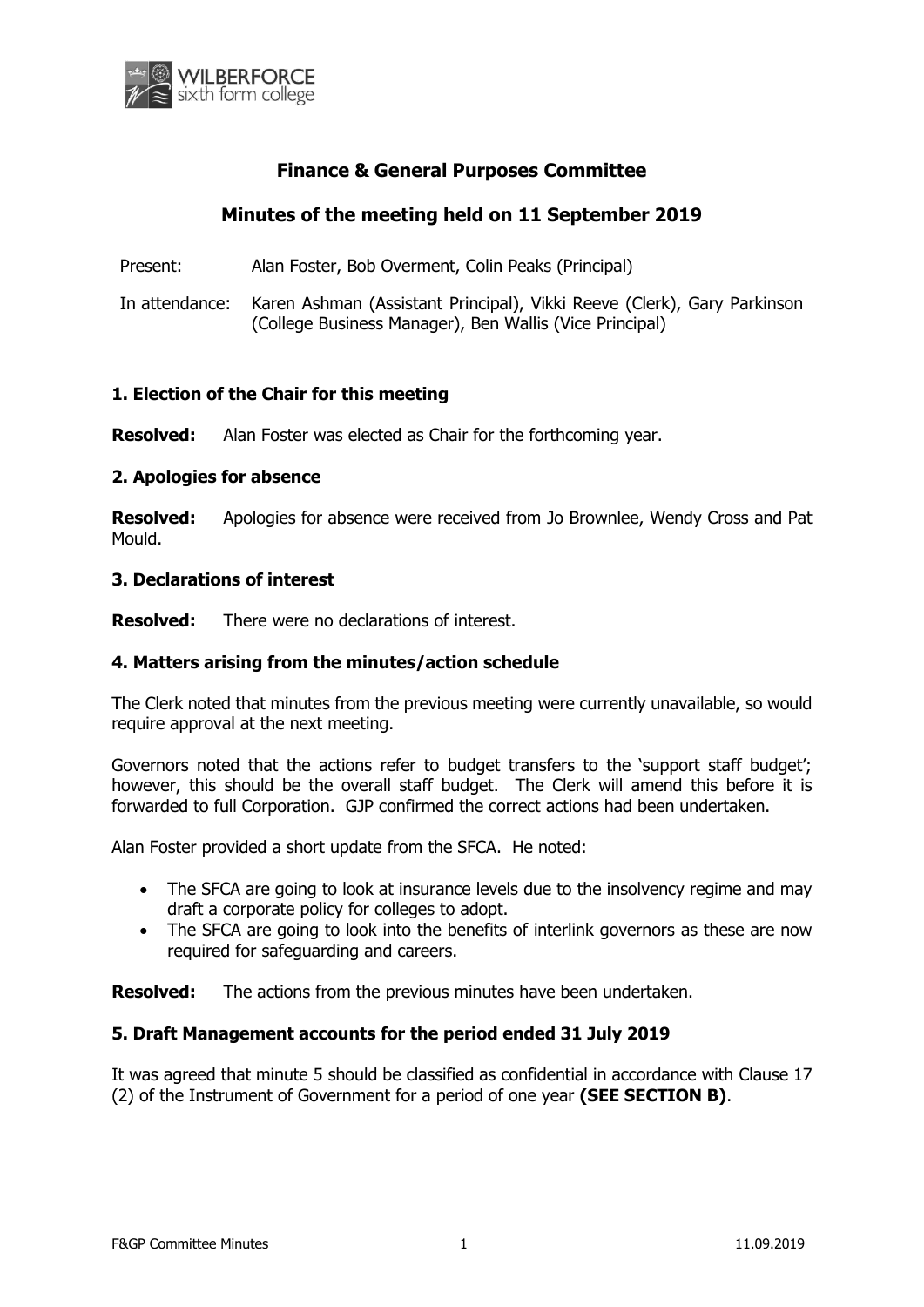## **6. Cumulative Budget transfers for the period ended 31 July 2019**

It was agreed that minute 6 should be classified as confidential in accordance with Clause 17 (2) of the Instrument of Government for a period of one year **(SEE SECTION B)**.

## **7. Three Year Property Strategy**

It was agreed that minute 7 should be classified as confidential in accordance with Clause 17 (2) of the Instrument of Government for a period of one year **(SEE SECTION B)**.

#### **8. Any other business**

It was agreed that minute 8 should be classified as confidential in accordance with Clause 17 (2) of the Instrument of Government for a period of one year **(SEE SECTION B)**.

### **9. Date of next meeting**

**Resolved:** The next meeting will take place on Wednesday 20 November 2019.

### **10. Confidential items/reports**

It was agreed that minutes 5, 6, 7 and 8 should be classified as confidential in accordance with Clause 17 (2) of the Instrument of Government and associated reports are therefore not available for circulation to the public, college staff or students (excluding senior post holders).